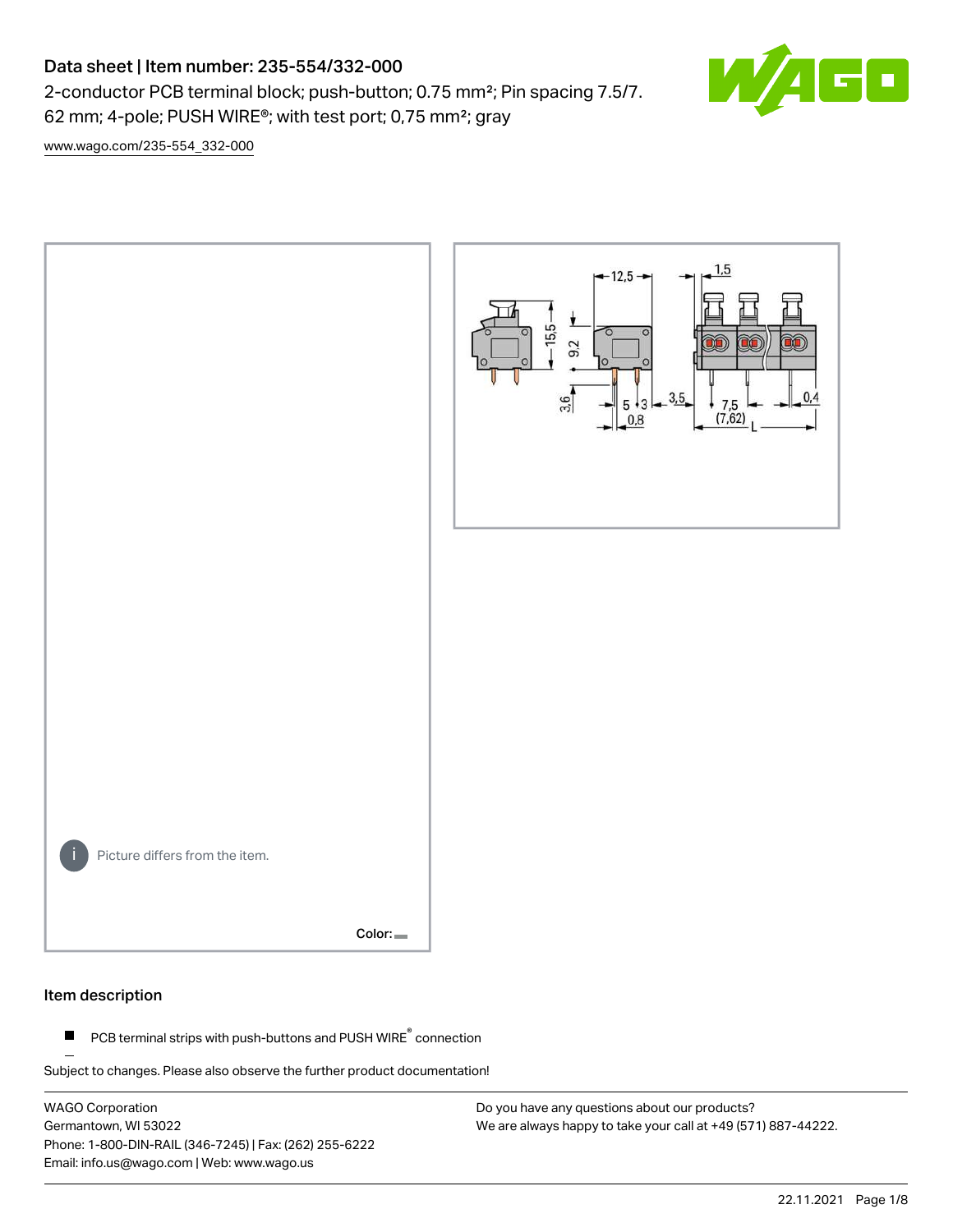

- **Double-wire connection for commoning signals**
- $\blacksquare$ Push-in termination of solid conductors
- Easy conductor removal via push-button  $\blacksquare$
- $\blacksquare$ Set to metric or inch pin spacing by compressing PCB terminal strips or pulling them apart
- $\blacksquare$ Also available with a test slot

### Data Notes

| Variants: | Other pole numbers                                               |
|-----------|------------------------------------------------------------------|
|           | Other colors                                                     |
|           | Mixed-color PCB connector strips                                 |
|           | Direct marking                                                   |
|           | Other versions (or variants) can be requested from WAGO Sales or |
|           | configured at https://configurator.wago.com/                     |

## Electrical data

#### IEC Approvals

| Ratings per                 | IEC/EN 60664-1                                                        |
|-----------------------------|-----------------------------------------------------------------------|
| Rated voltage (III / 3)     | 400 V                                                                 |
| Rated surge voltage (III/3) | 6 <sub>kV</sub>                                                       |
| Rated voltage (III/2)       | 630 V                                                                 |
| Rated surge voltage (III/2) | 6 <sub>kV</sub>                                                       |
| Nominal voltage (II/2)      | 1000 V                                                                |
| Rated surge voltage (II/2)  | 6 <sub>kV</sub>                                                       |
| Rated current               | 10A                                                                   |
| Legend (ratings)            | $(III / 2)$ $\triangle$ Overvoltage category III / Pollution degree 2 |

### UL Approvals

| Approvals per                  | UL 1059 |
|--------------------------------|---------|
| Rated voltage UL (Use Group B) | 300 V   |
| Rated current UL (Use Group B) | 10 A    |
| Rated voltage UL (Use Group D) | 300 V   |
| Rated current UL (Use Group D) | 10 A    |

#### CSA Approvals

| per    |               |
|--------|---------------|
| ovais: | $\sim$ $\sim$ |
| Annr   | SΔ            |
|        | vv.           |
|        | ___           |
|        |               |

Subject to changes. Please also observe the further product documentation!

| WAGO Corporation                                       | Do you have any questions about our products?                 |
|--------------------------------------------------------|---------------------------------------------------------------|
| Germantown, WI 53022                                   | We are always happy to take your call at +49 (571) 887-44222. |
| Phone: 1-800-DIN-RAIL (346-7245)   Fax: (262) 255-6222 |                                                               |
| Email: info.us@wago.com   Web: www.wago.us             |                                                               |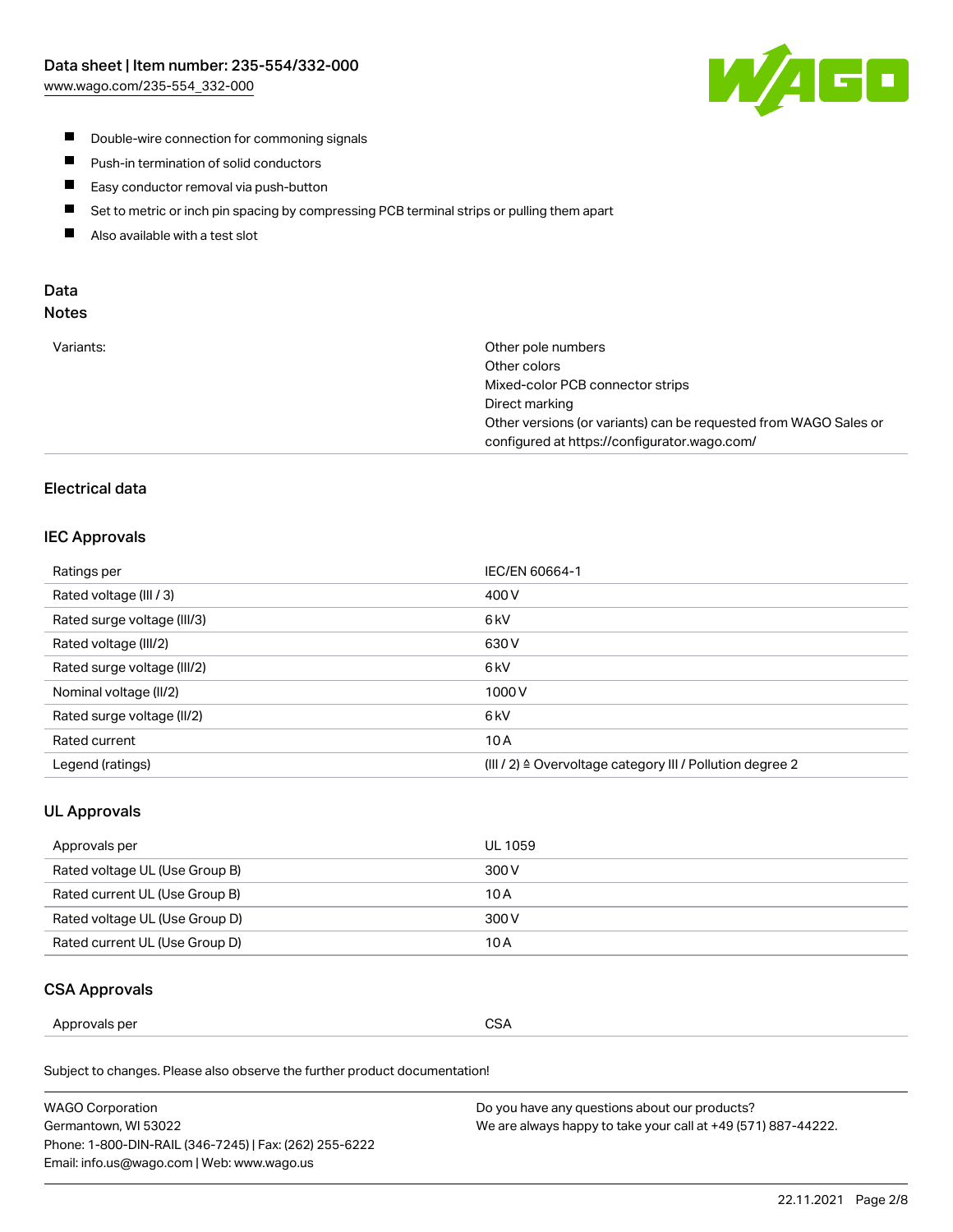[www.wago.com/235-554\\_332-000](http://www.wago.com/235-554_332-000)



| Rated voltage CSA (Use Group B) | 300 V |
|---------------------------------|-------|
| Rated current CSA (Use Group B) |       |

### Connection data

| Total number of connection points |  |
|-----------------------------------|--|
| Total number of potentials        |  |
| Number of connection types        |  |
| Number of levels                  |  |

### Connection 1

#### Connection technology PUSH WIRE®

|                                       | <b>PUSH WIRE</b>                       |
|---------------------------------------|----------------------------------------|
| Actuation type                        | Push-button                            |
| Solid conductor                       | $0.20.75$ mm <sup>2</sup> / 24  18 AWG |
| Strip length                          | $910$ mm / 0.35  0.39 inch             |
| Conductor connection direction to PCB | 0°                                     |
| Number of poles                       | 4                                      |

## Physical data

| Pin spacing                          | 7.5/7.62 mm / 0.3/0.3 inch |
|--------------------------------------|----------------------------|
| Width                                | 31.5 mm / 1.24 inch        |
| Height                               | 19.1 mm / 0.752 inch       |
| Height from the surface              | 15.5 mm / 0.61 inch        |
| Depth                                | 12.5 mm / 0.492 inch       |
| Solder pin length                    | 3.6 <sub>mm</sub>          |
| Solder pin dimensions                | $0.8 \times 0.4$ mm        |
| Drilled hole diameter with tolerance | $1^{(+0.1)}$ mm            |

### PCB contact

| PCB Contact                         | THT                                      |
|-------------------------------------|------------------------------------------|
| Solder pin arrangement              | over the entire terminal strip (in-line) |
| Number of solder pins per potential |                                          |

### Material data

| Color                 | qrav |
|-----------------------|------|
| Material gro<br>arour |      |

Subject to changes. Please also observe the further product documentation!

| <b>WAGO Corporation</b>                                | Do you have any questions about our products?                 |
|--------------------------------------------------------|---------------------------------------------------------------|
| Germantown, WI 53022                                   | We are always happy to take your call at +49 (571) 887-44222. |
| Phone: 1-800-DIN-RAIL (346-7245)   Fax: (262) 255-6222 |                                                               |
| Email: info.us@wago.com   Web: www.wago.us             |                                                               |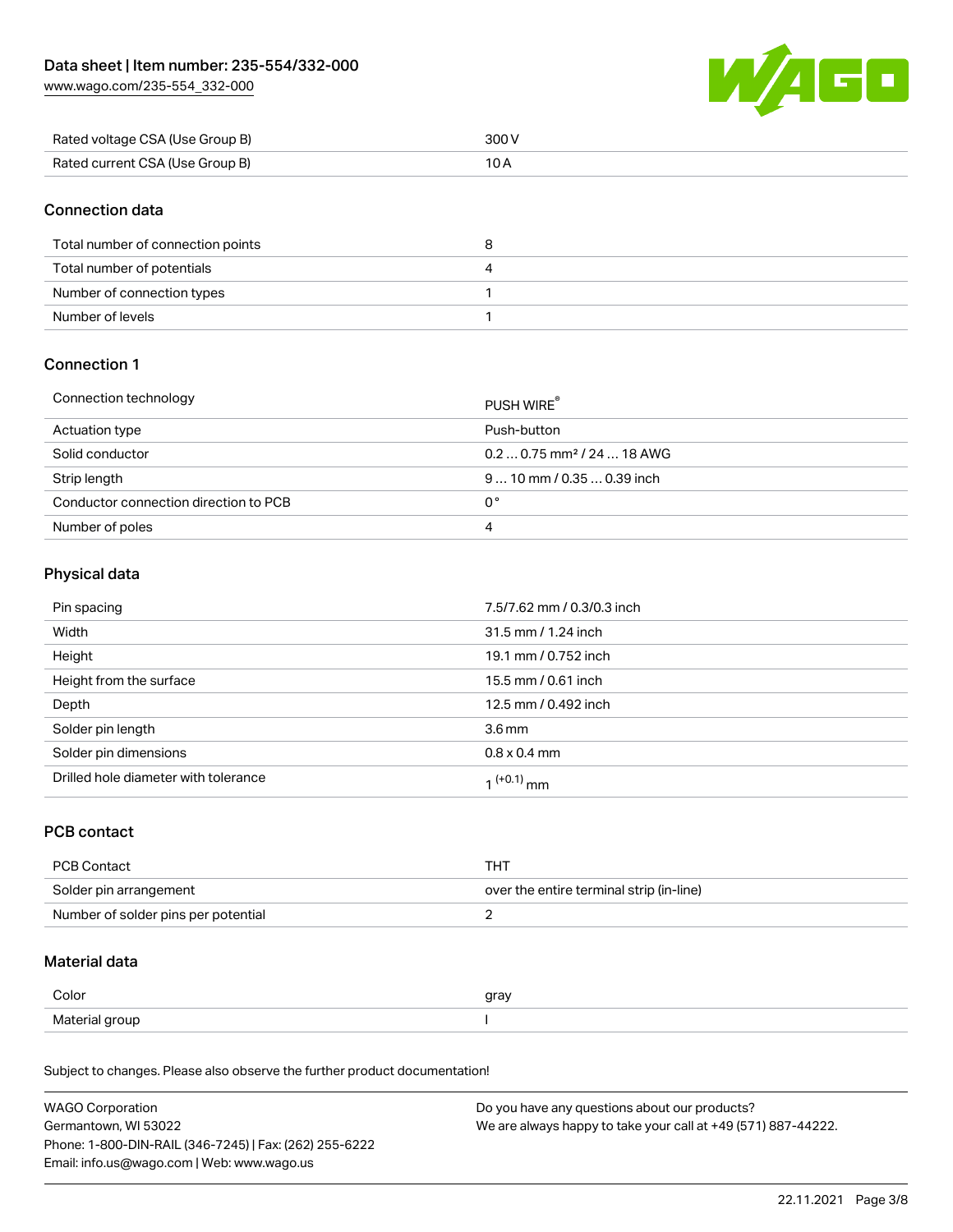[www.wago.com/235-554\\_332-000](http://www.wago.com/235-554_332-000)



| Insulation material         | Polyamide (PA66)                      |
|-----------------------------|---------------------------------------|
| Flammability class per UL94 | V <sub>0</sub>                        |
| Clamping spring material    | Chrome nickel spring steel (CrNi)     |
| Contact material            | Electrolytic copper $(E_{\text{Cl}})$ |
| Contact plating             | tin-plated                            |
| Weight                      | 1.1 <sub>g</sub>                      |
|                             |                                       |

## Environmental requirements

| Limit temperature range | $-60+105 °C$ |
|-------------------------|--------------|
|-------------------------|--------------|

## Commercial data

| Product Group         | 4 (Printed Circuit) |
|-----------------------|---------------------|
| PU (SPU)              | 1 Stück             |
| Packaging type        | box                 |
| Country of origin     | DE                  |
| <b>GTIN</b>           | 4017332260220       |
| Customs tariff number | 85369010000         |

## Approvals / Certificates

#### UL-Approvals

|                                            |                               |                                 | Certificate |  |
|--------------------------------------------|-------------------------------|---------------------------------|-------------|--|
| Logo                                       | Approval                      | <b>Additional Approval Text</b> | name        |  |
|                                            | UL                            | $\overline{\phantom{0}}$        | E45172      |  |
| $\blacksquare$<br>$\overline{\phantom{a}}$ | UL International Germany GmbH |                                 |             |  |

## Optional accessories

#### Ferrules

| Ferrule |                                                                                                                        |                      |
|---------|------------------------------------------------------------------------------------------------------------------------|----------------------|
|         | Item no.: 216-101<br>Ferrule; Sleeve for 0.5 mm <sup>2</sup> / AWG 22; uninsulated; electro-tin plated; silver-colored | www.wago.com/216-101 |
|         | Item no.: 216-104<br>Ferrule; Sleeve for 1.5 mm <sup>2</sup> / AWG 16; uninsulated; electro-tin plated; silver-colored | www.wago.com/216-104 |
|         | Item no.: 216-106<br>Ferrule; Sleeve for 2.5 mm <sup>2</sup> / AWG 14; uninsulated; electro-tin plated; silver-colored | www.wago.com/216-106 |

Subject to changes. Please also observe the further product documentation!

| <b>WAGO Corporation</b>                                | Do you have any questions about our products?                 |
|--------------------------------------------------------|---------------------------------------------------------------|
| Germantown, WI 53022                                   | We are always happy to take your call at +49 (571) 887-44222. |
| Phone: 1-800-DIN-RAIL (346-7245)   Fax: (262) 255-6222 |                                                               |
| Email: info.us@wago.com   Web: www.wago.us             |                                                               |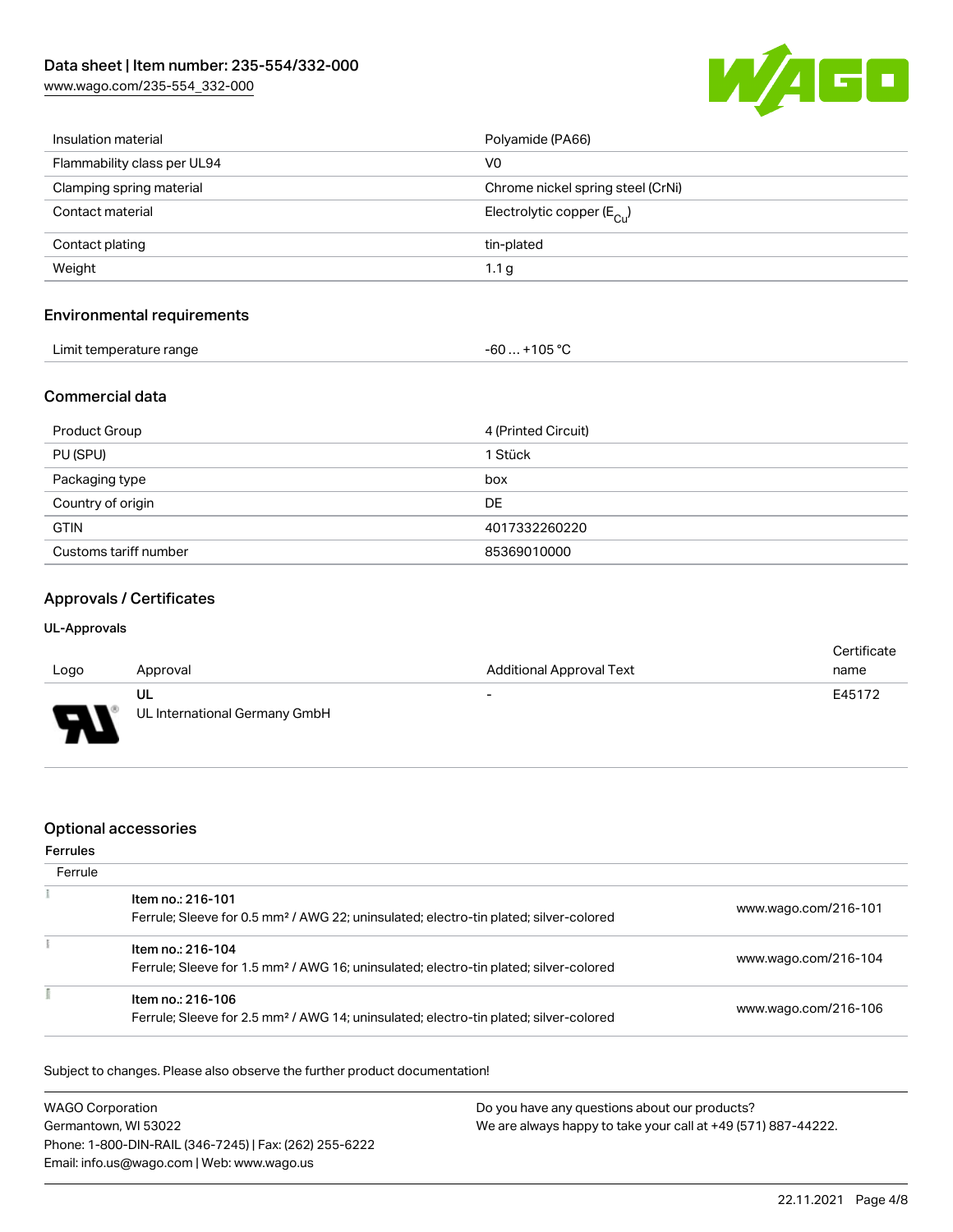## Data sheet | Item number: 235-554/332-000

[www.wago.com/235-554\\_332-000](http://www.wago.com/235-554_332-000)



|    | Item no.: 216-107<br>Ferrule; Sleeve for 4 mm <sup>2</sup> / AWG 12; uninsulated; electro-tin plated                                                                               | www.wago.com/216-107 |
|----|------------------------------------------------------------------------------------------------------------------------------------------------------------------------------------|----------------------|
| I  | Item no.: 216-108<br>Ferrule; Sleeve for 6 mm <sup>2</sup> / AWG 10; uninsulated; electro-tin plated; silver-colored                                                               | www.wago.com/216-108 |
| I  | Item no.: 216-109<br>Ferrule; Sleeve for 10 mm <sup>2</sup> / AWG 8; uninsulated; electro-tin plated                                                                               | www.wago.com/216-109 |
|    | Item no.: 216-102<br>Ferrule; Sleeve for 0.75 mm <sup>2</sup> / AWG 20; uninsulated; electro-tin plated; silver-colored                                                            | www.wago.com/216-102 |
|    | Item no.: 216-103<br>Ferrule; Sleeve for 1 mm <sup>2</sup> / AWG 18; uninsulated; electro-tin plated                                                                               | www.wago.com/216-103 |
| R  | Item no.: 216-110<br>Ferrule; Sleeve for 16 mm <sup>2</sup> / AWG 6; uninsulated; electro-tin plated; metallic brown                                                               | www.wago.com/216-110 |
| ī. | Item no.: 216-123<br>Ferrule; Sleeve for 1 mm <sup>2</sup> / AWG 18; uninsulated; electro-tin plated; silver-colored                                                               | www.wago.com/216-123 |
|    | Item no.: 216-122<br>Ferrule; Sleeve for 0.75 mm <sup>2</sup> / AWG 20; uninsulated; electro-tin plated; silver-colored                                                            | www.wago.com/216-122 |
|    | Item no.: 216-124<br>Ferrule; Sleeve for 1.5 mm <sup>2</sup> / AWG 16; uninsulated; electro-tin plated                                                                             | www.wago.com/216-124 |
|    | Item no.: 216-142<br>Ferrule; Sleeve for 0.75 mm <sup>2</sup> / 18 AWG; uninsulated; electro-tin plated; electrolytic copper; gastight<br>crimped; acc. to DIN 46228, Part 1/08.92 | www.wago.com/216-142 |
|    | Item no.: 216-132<br>Ferrule; Sleeve for 0.34 mm <sup>2</sup> / AWG 24; uninsulated; electro-tin plated                                                                            | www.wago.com/216-132 |
|    | Item no.: 216-121<br>Ferrule; Sleeve for 0.5 mm <sup>2</sup> / AWG 22; uninsulated; electro-tin plated; silver-colored                                                             | www.wago.com/216-121 |
|    | Item no.: 216-143<br>Ferrule; Sleeve for 1 mm <sup>2</sup> / AWG 18; uninsulated; electro-tin plated; electrolytic copper; gastight<br>crimped; acc. to DIN 46228, Part 1/08.92    | www.wago.com/216-143 |
|    | Item no.: 216-131<br>Ferrule; Sleeve for 0.25 mm <sup>2</sup> / AWG 24; uninsulated; electro-tin plated; silver-colored                                                            | www.wago.com/216-131 |
|    | Item no.: 216-141<br>Ferrule; Sleeve for 0.5 mm <sup>2</sup> / 20 AWG; uninsulated; electro-tin plated; electrolytic copper; gastight<br>crimped; acc. to DIN 46228, Part 1/08.92  | www.wago.com/216-141 |
| 3  | Item no.: 216-152<br>Ferrule; Sleeve for 0.34 mm <sup>2</sup> / AWG 24; uninsulated; electro-tin plated                                                                            | www.wago.com/216-152 |
|    | Item no.: 216-203<br>Ferrule; Sleeve for 1 mm <sup>2</sup> / AWG 18; insulated; electro-tin plated; red                                                                            | www.wago.com/216-203 |
| I  | Item no.: 216-206<br>Ferrule; Sleeve for 2.5 mm <sup>2</sup> / AWG 14; insulated; electro-tin plated; blue                                                                         | www.wago.com/216-206 |

WAGO Corporation Germantown, WI 53022 Phone: 1-800-DIN-RAIL (346-7245) | Fax: (262) 255-6222 Email: info.us@wago.com | Web: www.wago.us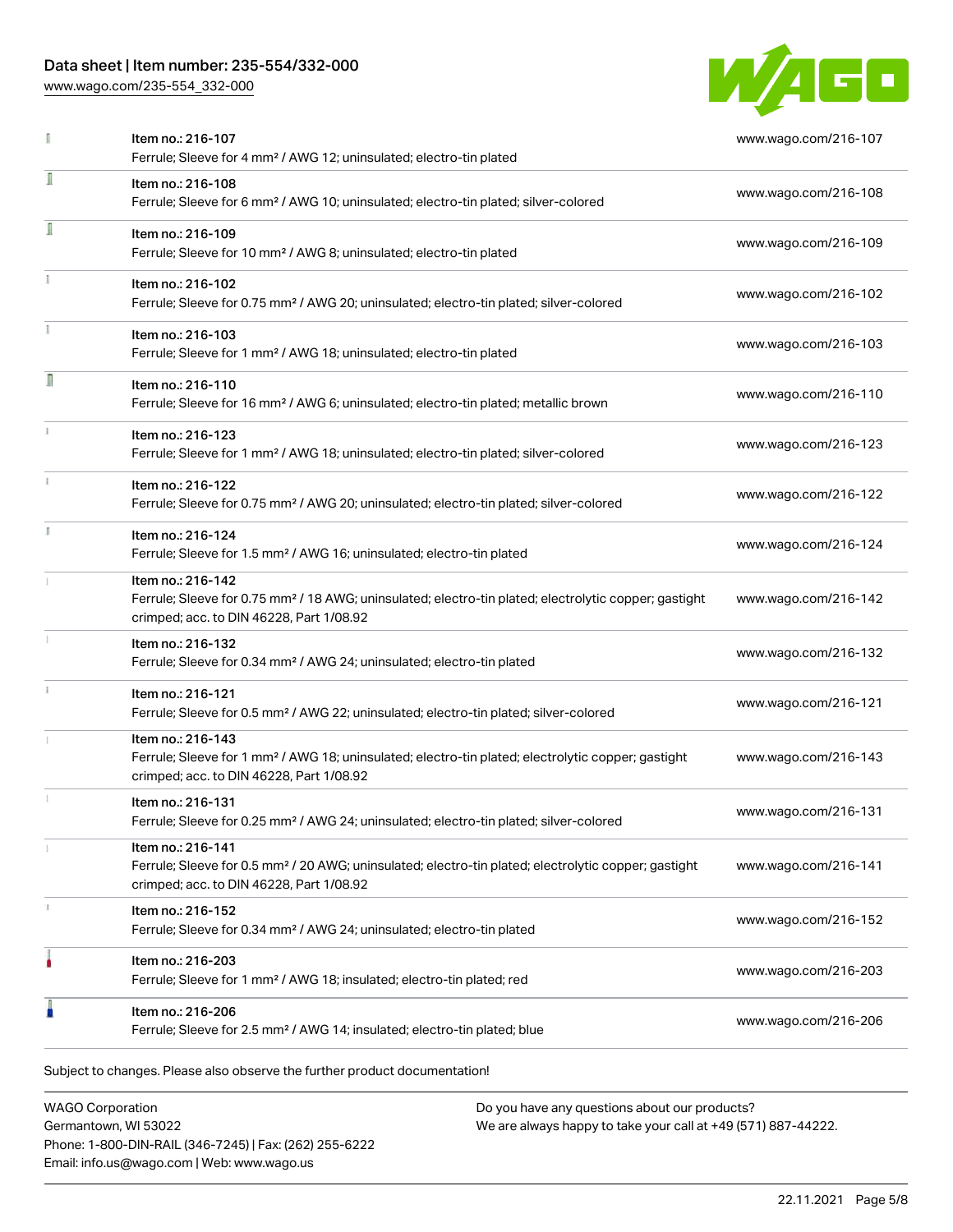## Data sheet | Item number: 235-554/332-000

[www.wago.com/235-554\\_332-000](http://www.wago.com/235-554_332-000)



|   | Item no.: 216-207<br>Ferrule; Sleeve for 4 mm <sup>2</sup> / AWG 12; insulated; electro-tin plated; gray                                                                                                   | www.wago.com/216-207 |
|---|------------------------------------------------------------------------------------------------------------------------------------------------------------------------------------------------------------|----------------------|
|   | Item no.: 216-202<br>Ferrule; Sleeve for 0.75 mm <sup>2</sup> / 18 AWG; insulated; electro-tin plated; gray                                                                                                | www.wago.com/216-202 |
|   | Item no.: 216-151<br>Ferrule; Sleeve for 0.25 mm <sup>2</sup> / AWG 24; uninsulated; electro-tin plated                                                                                                    | www.wago.com/216-151 |
| À | Item no.: 216-204<br>Ferrule; Sleeve for 1.5 mm <sup>2</sup> / AWG 16; insulated; electro-tin plated; black                                                                                                | www.wago.com/216-204 |
|   | Item no.: 216-209<br>Ferrule; Sleeve for 10 mm <sup>2</sup> / AWG 8; insulated; electro-tin plated; red                                                                                                    | www.wago.com/216-209 |
|   | Item no.: 216-205<br>Ferrule; Sleeve for 2.08 mm <sup>2</sup> / AWG 14; insulated; electro-tin plated; yellow                                                                                              | www.wago.com/216-205 |
|   | Item no.: 216-144<br>Ferrule; Sleeve for 1.5 mm <sup>2</sup> / AWG 16; uninsulated; electro-tin plated; electrolytic copper; gastight<br>crimped; acc. to DIN 46228, Part 1/08.92; silver-colored          | www.wago.com/216-144 |
|   | Item no.: 216-208<br>Ferrule; Sleeve for 6 mm <sup>2</sup> / AWG 10; insulated; electro-tin plated; electrolytic copper; gastight crimped; www.wago.com/216-208<br>acc. to DIN 46228, Part 4/09.90; yellow |                      |
|   | Item no.: 216-201<br>Ferrule; Sleeve for 0.5 mm <sup>2</sup> / 20 AWG; insulated; electro-tin plated; white                                                                                                | www.wago.com/216-201 |
|   | Item no.: 216-223<br>Ferrule; Sleeve for 1 mm <sup>2</sup> / AWG 18; insulated; electro-tin plated; red                                                                                                    | www.wago.com/216-223 |
|   | Item no.: 216-210<br>Ferrule; Sleeve for 16 mm <sup>2</sup> / AWG 6; insulated; electro-tin plated; electrolytic copper; gastight crimped; www.wago.com/216-210<br>acc. to DIN 46228, Part 4/09.90; blue   |                      |
|   | Item no.: 216-241<br>Ferrule; Sleeve for 0.5 mm <sup>2</sup> / 20 AWG; insulated; electro-tin plated; electrolytic copper; gastight<br>crimped; acc. to DIN 46228, Part 4/09.90; white                     | www.wago.com/216-241 |
|   | Item no.: 216-242<br>Ferrule; Sleeve for 0.75 mm <sup>2</sup> / 18 AWG; insulated; electro-tin plated; electrolytic copper; gastight<br>crimped; acc. to DIN 46228, Part 4/09.90; gray                     | www.wago.com/216-242 |
|   | Item no.: 216-222<br>Ferrule; Sleeve for 0.75 mm <sup>2</sup> / 18 AWG; insulated; electro-tin plated; gray                                                                                                | www.wago.com/216-222 |
|   | Item no.: 216-221<br>Ferrule; Sleeve for 0.5 mm <sup>2</sup> / 20 AWG; insulated; electro-tin plated; white                                                                                                | www.wago.com/216-221 |
| Â | Item no.: 216-224<br>Ferrule; Sleeve for 1.5 mm <sup>2</sup> / AWG 16; insulated; electro-tin plated; black                                                                                                | www.wago.com/216-224 |
|   | Item no.: 216-243<br>Ferrule; Sleeve for 1 mm <sup>2</sup> / AWG 18; insulated; electro-tin plated; electrolytic copper; gastight crimped; www.wago.com/216-243<br>acc. to DIN 46228, Part 4/09.90; red    |                      |
| 1 | Item no.: 216-244                                                                                                                                                                                          |                      |

WAGO Corporation Germantown, WI 53022 Phone: 1-800-DIN-RAIL (346-7245) | Fax: (262) 255-6222 Email: info.us@wago.com | Web: www.wago.us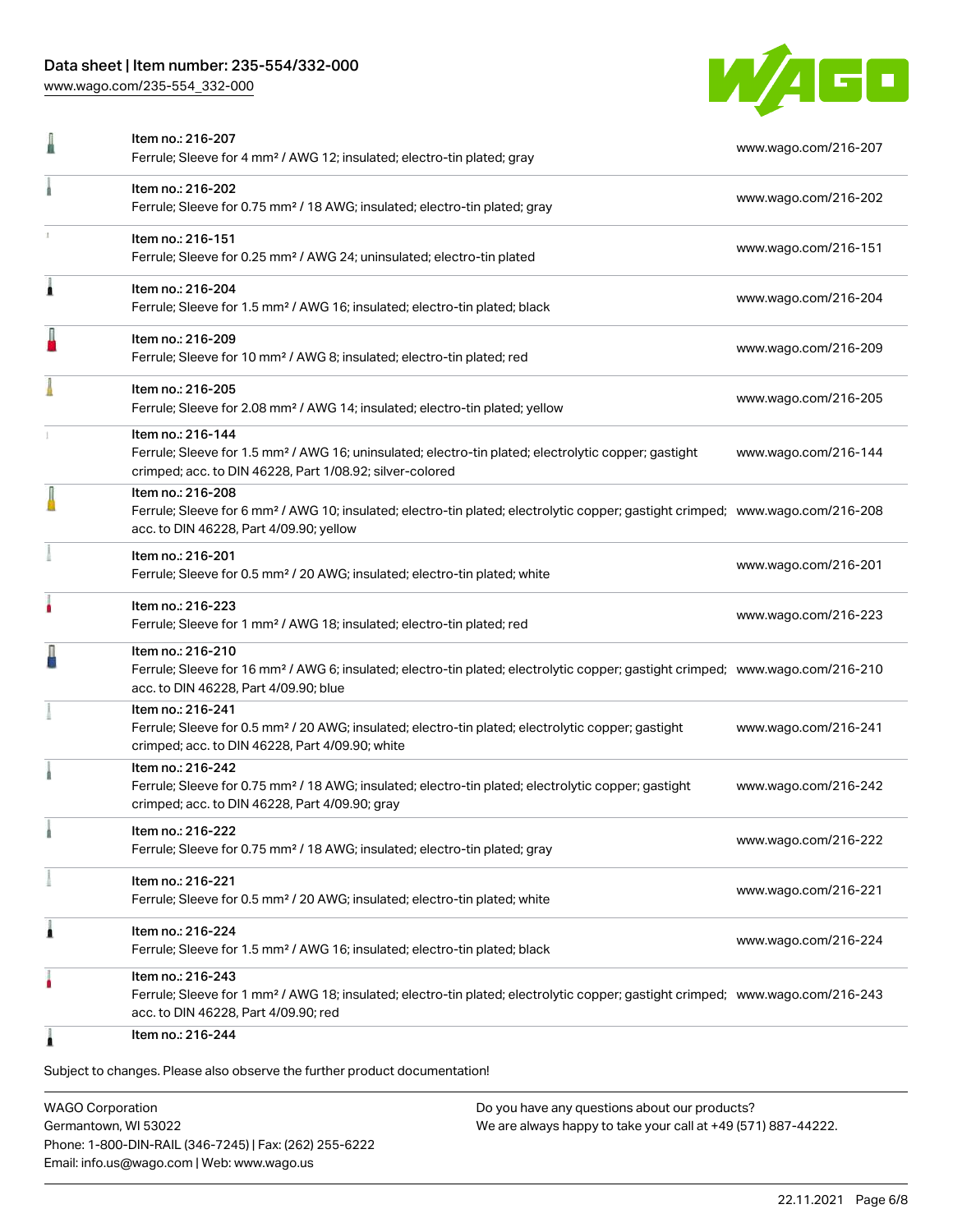[www.wago.com/235-554\\_332-000](http://www.wago.com/235-554_332-000)



Ferrule; Sleeve for 1.5 mm² / AWG 16; insulated; electro-tin plated; electrolytic copper; gastight crimped; acc. to DIN 46228, Part 4/09.90; black [www.wago.com/216-244](http://www.wago.com/216-244) Item no.: 216-263 Ferrule; Sleeve for 1 mm² / AWG 18; insulated; electro-tin plated; electrolytic copper; gastight crimped; [www.wago.com/216-263](http://www.wago.com/216-263) acc. to DIN 46228, Part 4/09.90; red Item no.: 216-246 Ferrule; Sleeve for 2.5 mm² / AWG 14; insulated; electro-tin plated; electrolytic copper; gastight crimped; acc. to DIN 46228, Part 4/09.90; blue [www.wago.com/216-246](http://www.wago.com/216-246) Item no.: 216-266 Ferrule; Sleeve for 2.5 mm² / AWG 14; insulated; electro-tin plated; electrolytic copper; gastight crimped; acc. to DIN 46228, Part 4/09.90; blue [www.wago.com/216-266](http://www.wago.com/216-266) Item no.: 216-264 Ferrule; Sleeve for 1.5 mm² / AWG 16; insulated; electro-tin plated; electrolytic copper; gastight crimped; acc. to DIN 46228, Part 4/09.90; black [www.wago.com/216-264](http://www.wago.com/216-264) Item no.: 216-284 Ferrule; Sleeve for 1.5 mm² / AWG 16; insulated; electro-tin plated; electrolytic copper; gastight crimped; acc. to DIN 46228, Part 4/09.90; black [www.wago.com/216-284](http://www.wago.com/216-284) Item no.: 216-286 Ferrule; Sleeve for 2.5 mm² / AWG 14; insulated; electro-tin plated; electrolytic copper; gastight crimped; acc. to DIN 46228, Part 4/09.90; blue [www.wago.com/216-286](http://www.wago.com/216-286) Item no.: 216-287 Ferrule; Sleeve for 4 mm² / AWG 12; insulated; electro-tin plated; electrolytic copper; gastight crimped; [www.wago.com/216-287](http://www.wago.com/216-287) acc. to DIN 46228, Part 4/09.90; gray Item no.: 216-262 Ferrule; Sleeve for 0.75 mm² / 18 AWG; insulated; electro-tin plated; electrolytic copper; gastight crimped; acc. to DIN 46228, Part 4/09.90; gray [www.wago.com/216-262](http://www.wago.com/216-262) Item no.: 216-288 Ferrule; Sleeve for 6 mm² / AWG 10; insulated; electro-tin plated; electrolytic copper; gastight crimped; [www.wago.com/216-288](http://www.wago.com/216-288) acc. to DIN 46228, Part 4/09.90; yellow Item no.: 216-289 Ferrule; Sleeve for 10 mm² / AWG 8; insulated; electro-tin plated; electrolytic copper; gastight crimped; [www.wago.com/216-289](http://www.wago.com/216-289) acc. to DIN 46228, Part 4/09.90; red Item no.: 216-301 Ferrule; Sleeve for 0.25 mm² / AWG 24; insulated; electro-tin plated; yellow [www.wago.com/216-301](http://www.wago.com/216-301) Item no.: 216-321 Ferrule; Sleeve for 0.25 mm² / AWG 24; insulated; electro-tin plated; yellow [www.wago.com/216-321](http://www.wago.com/216-321) Item no.: 216-322 Ferrule; Sleeve for 0.34 mm² / 22 AWG; insulated; electro-tin plated; green [www.wago.com/216-322](http://www.wago.com/216-322) Item no.: 216-267 Ferrule; Sleeve for 4 mm² / AWG 12; insulated; electro-tin plated; electrolytic copper; gastight crimped; [www.wago.com/216-267](http://www.wago.com/216-267) acc. to DIN 46228, Part 4/09.90; gray Item no.: 216-302 Ferrule; Sleeve for 0.34 mm² / 22 AWG; insulated; electro-tin plated; light turquoise [www.wago.com/216-302](http://www.wago.com/216-302)

.<br>Subject to changes. Please also observe the further product documentation!

WAGO Corporation Germantown, WI 53022 Phone: 1-800-DIN-RAIL (346-7245) | Fax: (262) 255-6222 Email: info.us@wago.com | Web: www.wago.us